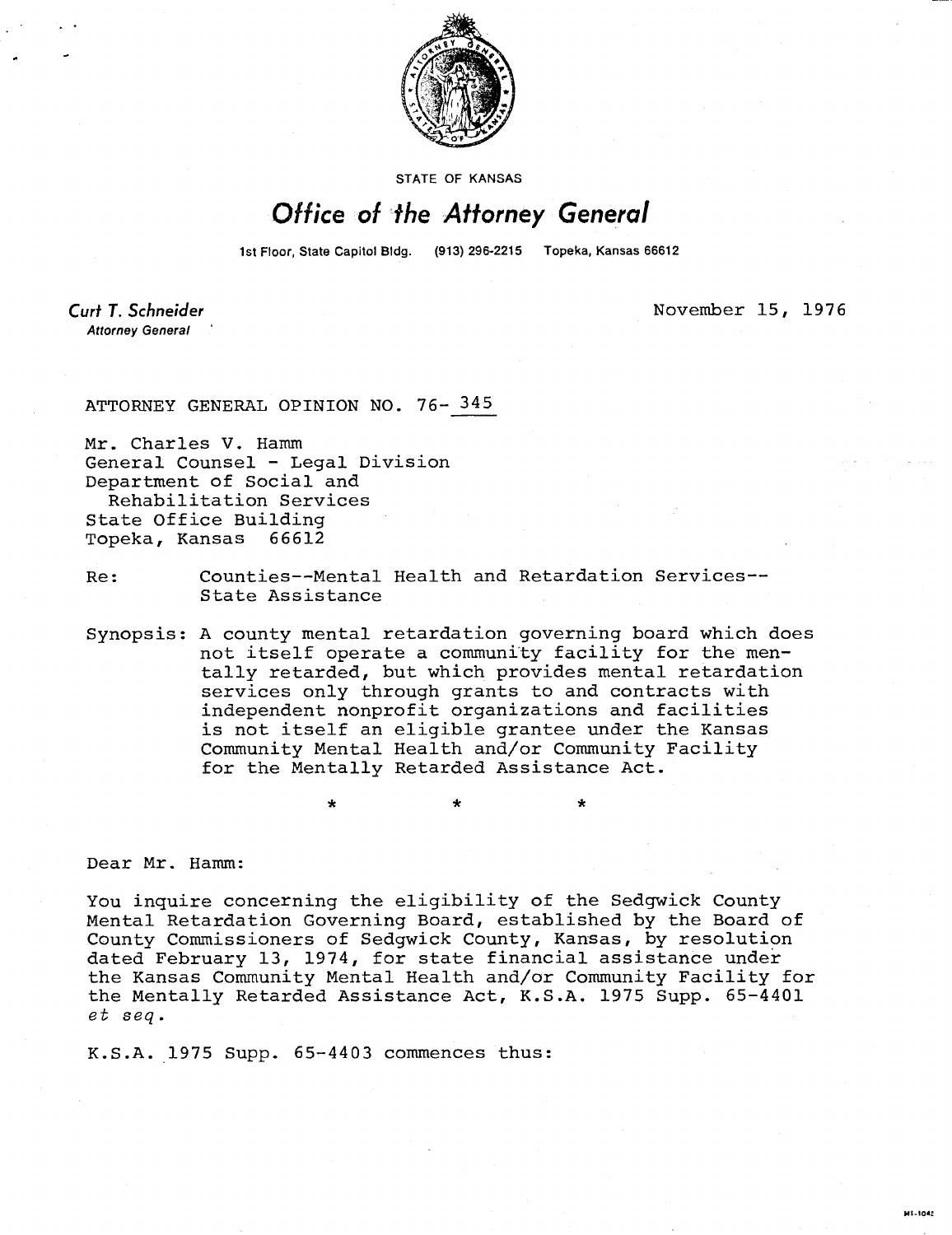Mr. Charles V. Hamm Page Two November 15, 1976

> "For the purposes of insuring that adequate community mental health and mental retardation services are available to all inhabitants of the state of Kansas, the state shall participate, from and after January 1, 1975, in the financing of the operation of mental health centers and facilities for the mentally retarded in the following manner: Each mental health center and each facility for the mentally retarded applying for state financial assistance shall receive assistance in an amount not to exceed fifty percent (50%) of the total estimated income of such . . . facility for the mentally retarded for the next fiscal year . . . ." [Emphasis supplied.]

K.S.A. 1975 Supp. 65-4401(b) defines "facility for the mentally retarded" as

> "any community facility for the mentally retarded organized pursuant to the provisions of K.S.A. 19-4001 to 19-4015, inclusive, or acts amendatory thereof or supplemental thereto, and licensed in accordance with the provisions of K.S.A. 1975 Supp. 75-3307b, or any amendments thereto."

Thus, insofar as pertinent here, state aid may go only to a "facility for the mentally retarded" which is organized pursuant to K.S.A. 19-4001 et seq., and which is duly licensed under K.S.A. 1975 Supp. 75-3307b.

Any county may establish a community facility for the mentally retarded under K.S.A. 19-4001 et seq. Any county which desires to do so must establish a community mental retardation governing board, which serves as the governing board of the facility. Its duties are prescribed by K.S.A. 19-4003 to include the following:

> "(a) . . . Such governing board shall have exclusive control over the expenditures of all moneys paid to the credit of its treasurer under the provisions of this act..

(b) Formulating and establishing policies for the operation of the mental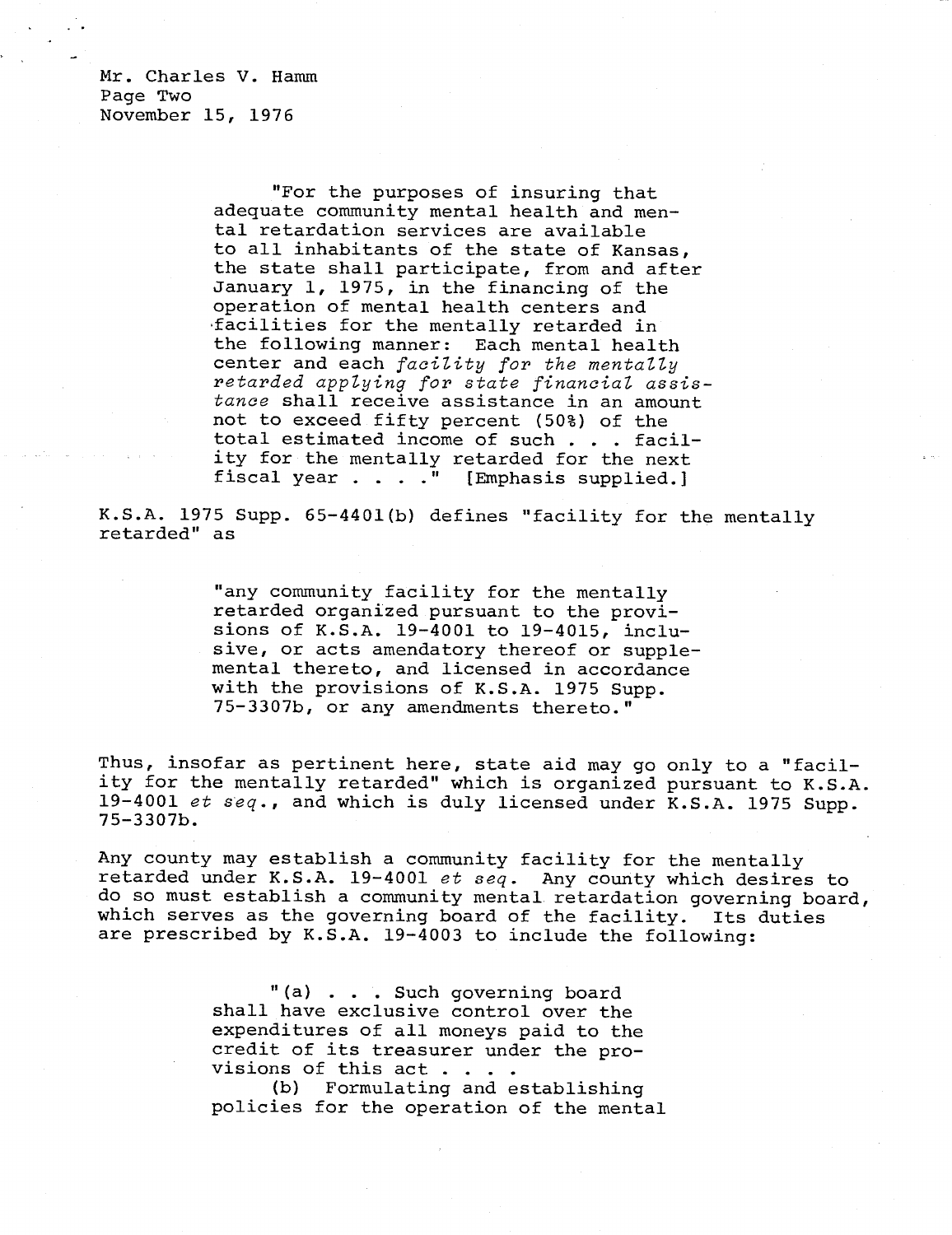Mr. Charles V. Hamm Page Three November 15, 1976

> health center and/or facilities for the mentally retarded and employment of personnel.

> (c) Annually reviewing, evaluating and reporting of community mental health and mental retardation services provided by the center pursuant to this act to such board or boards of county commissioners.

> (d) Preparing and submitting the annual plan and budget and making recommendations thereon."

You enclose a copy of an opinion furnished by the Sedgwick County Counselor concluding that the Board in question does in fact perform each of these responsibilities. Concerning the second of these duties,  $i.e.,$  the adoption of policies for the operation of facilities for the mentally retarded, the opinion states thus:

> "Since the Sedgwick County Mental Retardation Governing Board delivers services to the community via various independent nonprofit facilities the above referred to policy control is primarily carried out through agreements and communications between the Mental Retardation Governing Board and the particular facility as well as through the budget control process."

The Board does not operate a facility itself, but apparently disburses funds under its control to various community agencies and organizations which do maintain programs appropriate for the mentally retarded. It is urged that the disbursement of such moneys, pursuant to agreements and understandings as to the use thereof, entails the formulation and establishment of policies for the operation of facilities for the mentally retarded.

Clearly, however, the Board does not itself operate a facility for the mentally retarded, as that term is defined by K.S.A. 1975 Supp. 65-4401. Under K.S.A. 1975 Supp. 65-4401 et seq., eligible grantees of state financial assistance thereunder are limited to centers established and operated under K.S.A. 19-4001 et seq.

The Sedgwick County Mental Retardation Governing Board obviously provides valuable support for community mental retardation programs